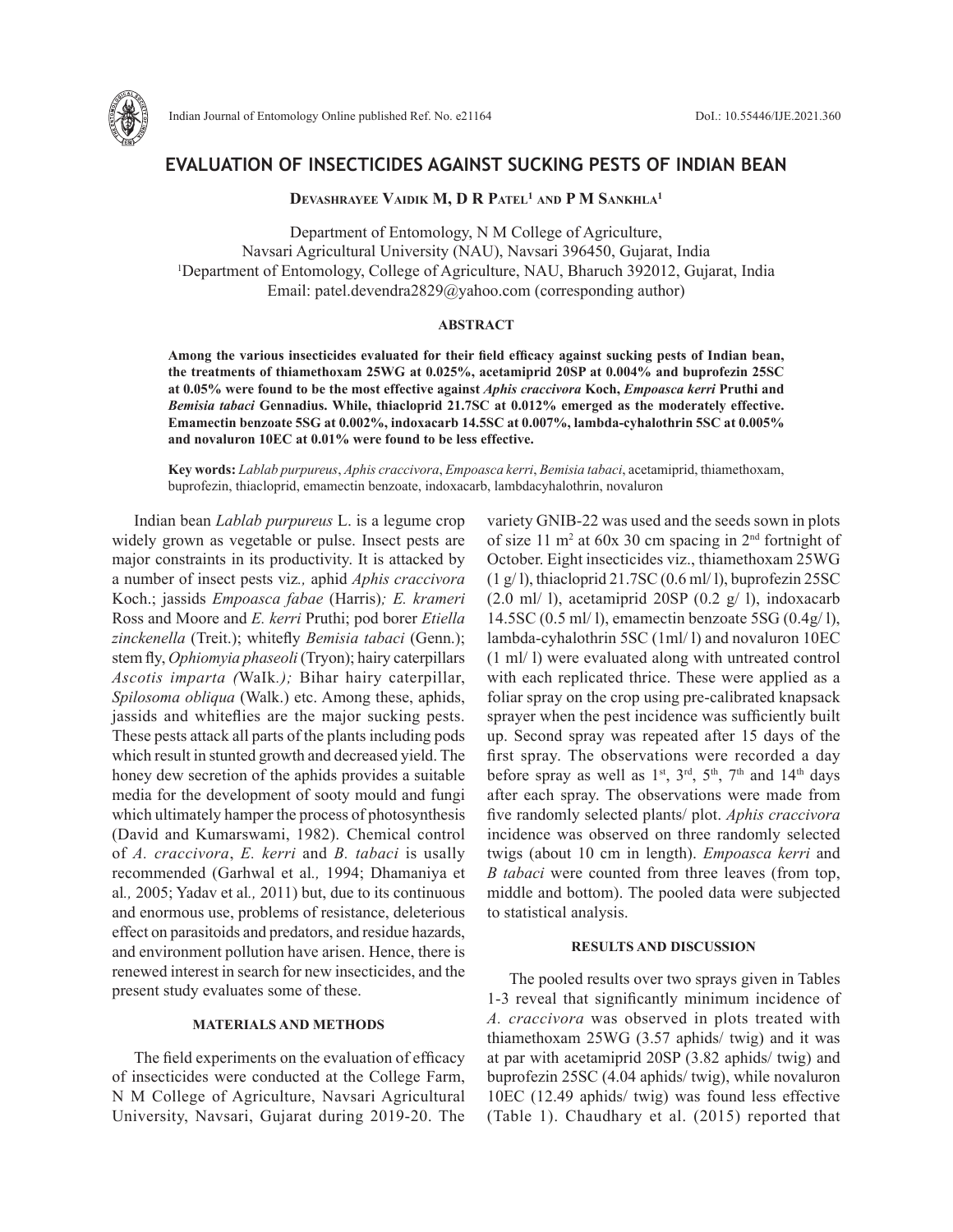|                      |                                                           |               |         |                   |                                                                                                                                                                                                                                                                                                                                                  |                                                                                                                                                                                                                                                                                                                   | ð<br>Mean no                                                                                                                                                                                                                        | twig<br>aphids/ |                                                                                                                                                                                                                                                                                                                 |               |                |                                                                                                                                                                                                                                                                       |                                                                                                                                                                                                                                                                                                               |
|----------------------|-----------------------------------------------------------|---------------|---------|-------------------|--------------------------------------------------------------------------------------------------------------------------------------------------------------------------------------------------------------------------------------------------------------------------------------------------------------------------------------------------|-------------------------------------------------------------------------------------------------------------------------------------------------------------------------------------------------------------------------------------------------------------------------------------------------------------------|-------------------------------------------------------------------------------------------------------------------------------------------------------------------------------------------------------------------------------------|-----------------|-----------------------------------------------------------------------------------------------------------------------------------------------------------------------------------------------------------------------------------------------------------------------------------------------------------------|---------------|----------------|-----------------------------------------------------------------------------------------------------------------------------------------------------------------------------------------------------------------------------------------------------------------------|---------------------------------------------------------------------------------------------------------------------------------------------------------------------------------------------------------------------------------------------------------------------------------------------------------------|
|                      | Treatments                                                | <b>Before</b> |         |                   | First spra                                                                                                                                                                                                                                                                                                                                       |                                                                                                                                                                                                                                                                                                                   |                                                                                                                                                                                                                                     |                 |                                                                                                                                                                                                                                                                                                                 | Second spra   |                |                                                                                                                                                                                                                                                                       | Pooled                                                                                                                                                                                                                                                                                                        |
| ò<br>Z               |                                                           | spray         | 1DAS    |                   |                                                                                                                                                                                                                                                                                                                                                  |                                                                                                                                                                                                                                                                                                                   |                                                                                                                                                                                                                                     |                 |                                                                                                                                                                                                                                                                                                                 | <b>SAC</b>    | DAS            | 4DAS                                                                                                                                                                                                                                                                  |                                                                                                                                                                                                                                                                                                               |
|                      | <b>Thiamethoxam</b>                                       | 4.05          | 2.33    |                   |                                                                                                                                                                                                                                                                                                                                                  |                                                                                                                                                                                                                                                                                                                   |                                                                                                                                                                                                                                     |                 |                                                                                                                                                                                                                                                                                                                 |               |                |                                                                                                                                                                                                                                                                       |                                                                                                                                                                                                                                                                                                               |
|                      | 25WG at 0.025%                                            | (16.43)       | (5.44)  |                   |                                                                                                                                                                                                                                                                                                                                                  |                                                                                                                                                                                                                                                                                                                   |                                                                                                                                                                                                                                     |                 |                                                                                                                                                                                                                                                                                                                 |               |                |                                                                                                                                                                                                                                                                       |                                                                                                                                                                                                                                                                                                               |
|                      | Thiacloprid 21.7SC at                                     |               | 3.01    |                   |                                                                                                                                                                                                                                                                                                                                                  |                                                                                                                                                                                                                                                                                                                   |                                                                                                                                                                                                                                     |                 |                                                                                                                                                                                                                                                                                                                 |               |                |                                                                                                                                                                                                                                                                       |                                                                                                                                                                                                                                                                                                               |
|                      | 0.012%                                                    | (17.03)       | (9.04)  |                   |                                                                                                                                                                                                                                                                                                                                                  |                                                                                                                                                                                                                                                                                                                   |                                                                                                                                                                                                                                     |                 |                                                                                                                                                                                                                                                                                                                 |               |                |                                                                                                                                                                                                                                                                       |                                                                                                                                                                                                                                                                                                               |
|                      | Buprofezin 25SC                                           | 3.97          | 2.41    |                   |                                                                                                                                                                                                                                                                                                                                                  |                                                                                                                                                                                                                                                                                                                   |                                                                                                                                                                                                                                     |                 |                                                                                                                                                                                                                                                                                                                 |               |                |                                                                                                                                                                                                                                                                       |                                                                                                                                                                                                                                                                                                               |
|                      | at0.05%                                                   | (15.79)       | (5.82)  |                   |                                                                                                                                                                                                                                                                                                                                                  |                                                                                                                                                                                                                                                                                                                   |                                                                                                                                                                                                                                     |                 |                                                                                                                                                                                                                                                                                                                 |               |                |                                                                                                                                                                                                                                                                       |                                                                                                                                                                                                                                                                                                               |
|                      | Acetamiprid 20SP at                                       | 4.12          | 2.37    |                   |                                                                                                                                                                                                                                                                                                                                                  |                                                                                                                                                                                                                                                                                                                   |                                                                                                                                                                                                                                     |                 |                                                                                                                                                                                                                                                                                                                 |               |                |                                                                                                                                                                                                                                                                       |                                                                                                                                                                                                                                                                                                               |
|                      | 0.004%                                                    | (16.95)       | (5.62)  |                   |                                                                                                                                                                                                                                                                                                                                                  |                                                                                                                                                                                                                                                                                                                   |                                                                                                                                                                                                                                     |                 |                                                                                                                                                                                                                                                                                                                 |               |                |                                                                                                                                                                                                                                                                       |                                                                                                                                                                                                                                                                                                               |
|                      | Indoxacarb 14.5SC at                                      | 3.95          | 3.73    |                   |                                                                                                                                                                                                                                                                                                                                                  |                                                                                                                                                                                                                                                                                                                   |                                                                                                                                                                                                                                     |                 |                                                                                                                                                                                                                                                                                                                 |               |                |                                                                                                                                                                                                                                                                       |                                                                                                                                                                                                                                                                                                               |
|                      | 0.007%                                                    | (15.58)       | (13.89) |                   |                                                                                                                                                                                                                                                                                                                                                  |                                                                                                                                                                                                                                                                                                                   |                                                                                                                                                                                                                                     |                 |                                                                                                                                                                                                                                                                                                                 |               |                |                                                                                                                                                                                                                                                                       |                                                                                                                                                                                                                                                                                                               |
|                      | Emamectin Benzoate                                        | 3.84          | 3.63    |                   |                                                                                                                                                                                                                                                                                                                                                  |                                                                                                                                                                                                                                                                                                                   |                                                                                                                                                                                                                                     |                 |                                                                                                                                                                                                                                                                                                                 |               |                |                                                                                                                                                                                                                                                                       |                                                                                                                                                                                                                                                                                                               |
|                      | 5SG at 0.002%                                             | (14.72)       | (13.18) |                   | $\begin{array}{l} 5000 \\ -1000 \\ -2000 \\ -1000 \\ -2000 \\ -2000 \\ -2000 \\ -2000 \\ -2000 \\ -2000 \\ -2000 \\ -2000 \\ -2000 \\ -2000 \\ -2000 \\ -2000 \\ -2000 \\ -2000 \\ -2000 \\ -2000 \\ -2000 \\ -2000 \\ -2000 \\ -2000 \\ -2000 \\ -2000 \\ -2000 \\ -2000 \\ -2000 \\ -2000 \\ -2000 \\ -2000 \\ -2000 \\ -2000 \\ -2000 \\ -20$ | $\begin{array}{l} 248 \\ 118 \\ 239 \\ 340 \\ 450 \\ 560 \\ 600 \\ 7240 \\ 7240 \\ 80 \\ 111 \\ 7240 \\ 7240 \\ 7240 \\ 7240 \\ 7240 \\ 7240 \\ 7240 \\ 7240 \\ 7240 \\ 7240 \\ 7240 \\ 7240 \\ 7240 \\ 7240 \\ 7240 \\ 7240 \\ 7240 \\ 7240 \\ 7240 \\ 7240 \\ 7240 \\ 7240 \\ 7240 \\ 7240 \\ 7240 \\ 7240 \\ $ | $\frac{14DAT}{2.36}$ $(5.09)$ $(5.34)$ $(5.31)$ $(5.31)$ $(5.32)$ $(5.31)$ $(5.31)$ $(5.32)$ $(5.31)$ $(5.31)$ $(5.32)$ $(5.31)$ $(5.32)$ $(5.31)$ $(5.32)$ $(5.31)$ $(5.32)$ $(5.32)$ $(5.33)$ $(5.33)$ $(5.32)$ $(5.33)$ $(5.33)$ |                 | $\begin{bmatrix} 188 \\ 189 \\ 199 \\ 199 \\ 1099 \\ 1099 \\ 1099 \\ 1099 \\ 1099 \\ 1099 \\ 1099 \\ 1099 \\ 1099 \\ 1099 \\ 1099 \\ 1099 \\ 1099 \\ 1099 \\ 1099 \\ 1099 \\ 1099 \\ 1099 \\ 1099 \\ 1099 \\ 1099 \\ 1099 \\ 1099 \\ 1099 \\ 1099 \\ 1099 \\ 1099 \\ 1099 \\ 1099 \\ 1099 \\ 1099 \\ 1099 \\ 1$ |               |                | $\begin{bmatrix} 0.08 & 0.000 & 0.000 & 0.000 & 0.000 & 0.000 & 0.000 & 0.000 & 0.000 & 0.000 & 0.000 & 0.000 & 0.000 & 0.000 & 0.000 & 0.000 & 0.000 & 0.000 & 0.000 & 0.000 & 0.000 & 0.000 & 0.000 & 0.000 & 0.000 & 0.000 & 0.000 & 0.000 & 0.000 & 0.000 & 0.00$ | $\begin{array}{l} 1.89 \\ 1.50 \\ 1.63 \\ 1.65 \\ 1.67 \\ 1.68 \\ 1.69 \\ 1.61 \\ 1.62 \\ 1.63 \\ 1.64 \\ 1.65 \\ 1.67 \\ 1.69 \\ 1.60 \\ 1.60 \\ 1.60 \\ 1.60 \\ 1.60 \\ 1.60 \\ 1.60 \\ 1.60 \\ 1.60 \\ 1.60 \\ 1.60 \\ 1.60 \\ 1.60 \\ 1.60 \\ 1.60 \\ 1.60 \\ 1.60 \\ 1.60 \\ 1.60 \\ 1.60 \\ 1.60 \\ 1.$ |
|                      | Lambda-cyhalothrin                                        | 3.97          | 3.67    |                   |                                                                                                                                                                                                                                                                                                                                                  |                                                                                                                                                                                                                                                                                                                   |                                                                                                                                                                                                                                     |                 |                                                                                                                                                                                                                                                                                                                 |               |                |                                                                                                                                                                                                                                                                       |                                                                                                                                                                                                                                                                                                               |
|                      | 5SC at 0.005%                                             | (15.76)       | (13.51) |                   |                                                                                                                                                                                                                                                                                                                                                  |                                                                                                                                                                                                                                                                                                                   |                                                                                                                                                                                                                                     |                 |                                                                                                                                                                                                                                                                                                                 |               |                |                                                                                                                                                                                                                                                                       |                                                                                                                                                                                                                                                                                                               |
| $\frac{8}{10}$       | Novaluron 10EC at                                         | 4.05          | 4.07    |                   |                                                                                                                                                                                                                                                                                                                                                  |                                                                                                                                                                                                                                                                                                                   |                                                                                                                                                                                                                                     |                 |                                                                                                                                                                                                                                                                                                                 |               |                |                                                                                                                                                                                                                                                                       |                                                                                                                                                                                                                                                                                                               |
|                      | $0.01\%$                                                  | (16.40)       | (16.56) |                   |                                                                                                                                                                                                                                                                                                                                                  |                                                                                                                                                                                                                                                                                                                   |                                                                                                                                                                                                                                     |                 |                                                                                                                                                                                                                                                                                                                 |               |                |                                                                                                                                                                                                                                                                       |                                                                                                                                                                                                                                                                                                               |
| $\mathbb{L}^{\circ}$ | Control (Treated with                                     | 4.12          | 4.65    |                   |                                                                                                                                                                                                                                                                                                                                                  |                                                                                                                                                                                                                                                                                                                   |                                                                                                                                                                                                                                     |                 |                                                                                                                                                                                                                                                                                                                 |               |                |                                                                                                                                                                                                                                                                       |                                                                                                                                                                                                                                                                                                               |
|                      | water)                                                    | (16.97)       | (21.63) |                   |                                                                                                                                                                                                                                                                                                                                                  |                                                                                                                                                                                                                                                                                                                   |                                                                                                                                                                                                                                     |                 |                                                                                                                                                                                                                                                                                                                 |               |                |                                                                                                                                                                                                                                                                       |                                                                                                                                                                                                                                                                                                               |
|                      | $S.E.m \pm$                                               | 0.19          | 0.18    |                   |                                                                                                                                                                                                                                                                                                                                                  |                                                                                                                                                                                                                                                                                                                   |                                                                                                                                                                                                                                     |                 |                                                                                                                                                                                                                                                                                                                 |               |                |                                                                                                                                                                                                                                                                       |                                                                                                                                                                                                                                                                                                               |
|                      | $S.E.m + (P \times T)$                                    |               |         |                   |                                                                                                                                                                                                                                                                                                                                                  |                                                                                                                                                                                                                                                                                                                   |                                                                                                                                                                                                                                     |                 |                                                                                                                                                                                                                                                                                                                 |               |                |                                                                                                                                                                                                                                                                       |                                                                                                                                                                                                                                                                                                               |
|                      | $C.D (p=0.05)$                                            | SN            | 0.55    | $\frac{0.5}{0.5}$ | $\frac{4}{3}$                                                                                                                                                                                                                                                                                                                                    | $\frac{4}{5}$                                                                                                                                                                                                                                                                                                     | 0.55                                                                                                                                                                                                                                |                 |                                                                                                                                                                                                                                                                                                                 | $\frac{5}{2}$ | $\overline{0}$ | 0.38                                                                                                                                                                                                                                                                  |                                                                                                                                                                                                                                                                                                               |
|                      | $CD (p=0.05) (P\times T)$                                 |               |         |                   |                                                                                                                                                                                                                                                                                                                                                  |                                                                                                                                                                                                                                                                                                                   |                                                                                                                                                                                                                                     |                 |                                                                                                                                                                                                                                                                                                                 |               |                |                                                                                                                                                                                                                                                                       |                                                                                                                                                                                                                                                                                                               |
|                      | $DAS =$ Days after spraying; Figure in parentheses origin |               |         |                   | and outside $\sqrt{x} + 0.5$ transformed values                                                                                                                                                                                                                                                                                                  |                                                                                                                                                                                                                                                                                                                   |                                                                                                                                                                                                                                     |                 |                                                                                                                                                                                                                                                                                                                 |               |                |                                                                                                                                                                                                                                                                       |                                                                                                                                                                                                                                                                                                               |

Table 1. Efficacy of insecticides against *Aphis craccivora* on Indian bean

Table 1. Efficacy of insecticides against Aphis craccivora on Indian bean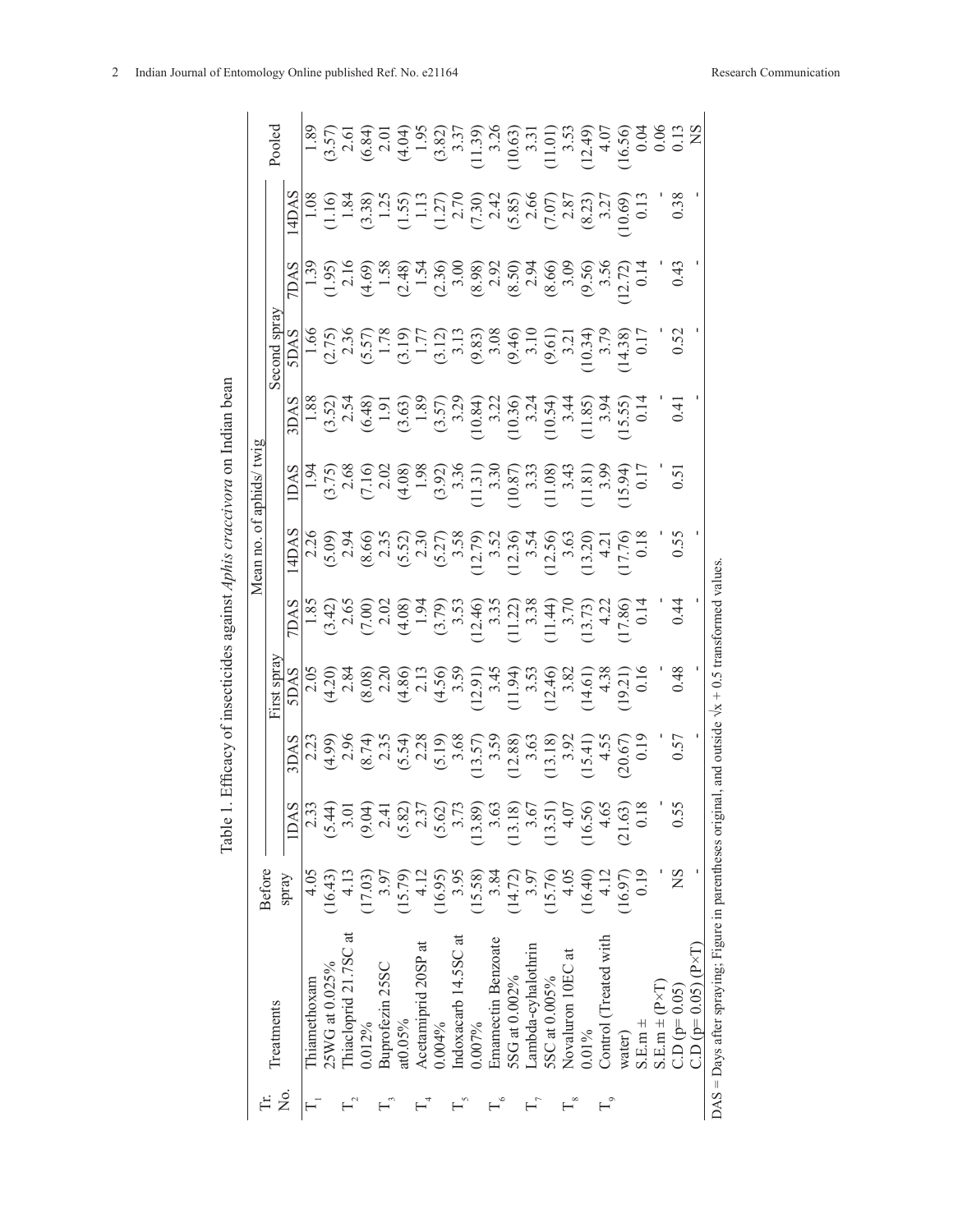|    |                                                           |               |                  |                                                                                                                                                                                                                                                                                                                             |                                                                                                                                                                                                                                                                                                                                                                                                       |               | Mean no.                                                                                                                                                                                                                                                                                                                                                                                            | of jassids/ leaf                                                                                                                                                                                                                                                                                              |                                                                                                                                                                                                                                                                                                                                                                                                                                                                  |                                                                                                                                                                                                                                                                                                                                                                                                                                                                                                                                                                                                                                                 |                                                                                                                                                                                                                                                                            |                                                                                                                                                                                                                                                                                                                |
|----|-----------------------------------------------------------|---------------|------------------|-----------------------------------------------------------------------------------------------------------------------------------------------------------------------------------------------------------------------------------------------------------------------------------------------------------------------------|-------------------------------------------------------------------------------------------------------------------------------------------------------------------------------------------------------------------------------------------------------------------------------------------------------------------------------------------------------------------------------------------------------|---------------|-----------------------------------------------------------------------------------------------------------------------------------------------------------------------------------------------------------------------------------------------------------------------------------------------------------------------------------------------------------------------------------------------------|---------------------------------------------------------------------------------------------------------------------------------------------------------------------------------------------------------------------------------------------------------------------------------------------------------------|------------------------------------------------------------------------------------------------------------------------------------------------------------------------------------------------------------------------------------------------------------------------------------------------------------------------------------------------------------------------------------------------------------------------------------------------------------------|-------------------------------------------------------------------------------------------------------------------------------------------------------------------------------------------------------------------------------------------------------------------------------------------------------------------------------------------------------------------------------------------------------------------------------------------------------------------------------------------------------------------------------------------------------------------------------------------------------------------------------------------------|----------------------------------------------------------------------------------------------------------------------------------------------------------------------------------------------------------------------------------------------------------------------------|----------------------------------------------------------------------------------------------------------------------------------------------------------------------------------------------------------------------------------------------------------------------------------------------------------------|
|    | Treatments                                                | <b>Before</b> |                  |                                                                                                                                                                                                                                                                                                                             | irst spray                                                                                                                                                                                                                                                                                                                                                                                            |               |                                                                                                                                                                                                                                                                                                                                                                                                     |                                                                                                                                                                                                                                                                                                               |                                                                                                                                                                                                                                                                                                                                                                                                                                                                  |                                                                                                                                                                                                                                                                                                                                                                                                                                                                                                                                                                                                                                                 |                                                                                                                                                                                                                                                                            | Pooled                                                                                                                                                                                                                                                                                                         |
| Σ. |                                                           | Spray         | ∽<br>1DA:        | <b>AS</b>                                                                                                                                                                                                                                                                                                                   |                                                                                                                                                                                                                                                                                                                                                                                                       |               |                                                                                                                                                                                                                                                                                                                                                                                                     | <b>DAS</b>                                                                                                                                                                                                                                                                                                    |                                                                                                                                                                                                                                                                                                                                                                                                                                                                  |                                                                                                                                                                                                                                                                                                                                                                                                                                                                                                                                                                                                                                                 | 4DAS                                                                                                                                                                                                                                                                       |                                                                                                                                                                                                                                                                                                                |
|    | Thiamethoxam 25WG                                         | 2.93          | 1.9i             |                                                                                                                                                                                                                                                                                                                             |                                                                                                                                                                                                                                                                                                                                                                                                       |               |                                                                                                                                                                                                                                                                                                                                                                                                     |                                                                                                                                                                                                                                                                                                               |                                                                                                                                                                                                                                                                                                                                                                                                                                                                  |                                                                                                                                                                                                                                                                                                                                                                                                                                                                                                                                                                                                                                                 |                                                                                                                                                                                                                                                                            |                                                                                                                                                                                                                                                                                                                |
|    | at $0.025%$                                               | (8.58)        | (3.65)           |                                                                                                                                                                                                                                                                                                                             |                                                                                                                                                                                                                                                                                                                                                                                                       |               |                                                                                                                                                                                                                                                                                                                                                                                                     |                                                                                                                                                                                                                                                                                                               |                                                                                                                                                                                                                                                                                                                                                                                                                                                                  |                                                                                                                                                                                                                                                                                                                                                                                                                                                                                                                                                                                                                                                 |                                                                                                                                                                                                                                                                            |                                                                                                                                                                                                                                                                                                                |
|    | Thiacloprid 21.7SC at                                     |               | 2.32             |                                                                                                                                                                                                                                                                                                                             |                                                                                                                                                                                                                                                                                                                                                                                                       |               |                                                                                                                                                                                                                                                                                                                                                                                                     |                                                                                                                                                                                                                                                                                                               |                                                                                                                                                                                                                                                                                                                                                                                                                                                                  |                                                                                                                                                                                                                                                                                                                                                                                                                                                                                                                                                                                                                                                 |                                                                                                                                                                                                                                                                            |                                                                                                                                                                                                                                                                                                                |
|    | 0.012%                                                    | (8.47)        | (5.37)           |                                                                                                                                                                                                                                                                                                                             |                                                                                                                                                                                                                                                                                                                                                                                                       |               |                                                                                                                                                                                                                                                                                                                                                                                                     |                                                                                                                                                                                                                                                                                                               |                                                                                                                                                                                                                                                                                                                                                                                                                                                                  |                                                                                                                                                                                                                                                                                                                                                                                                                                                                                                                                                                                                                                                 |                                                                                                                                                                                                                                                                            |                                                                                                                                                                                                                                                                                                                |
|    | Buprofezin 25SC                                           | 2.86          | 2.3(             |                                                                                                                                                                                                                                                                                                                             |                                                                                                                                                                                                                                                                                                                                                                                                       |               |                                                                                                                                                                                                                                                                                                                                                                                                     |                                                                                                                                                                                                                                                                                                               |                                                                                                                                                                                                                                                                                                                                                                                                                                                                  |                                                                                                                                                                                                                                                                                                                                                                                                                                                                                                                                                                                                                                                 |                                                                                                                                                                                                                                                                            |                                                                                                                                                                                                                                                                                                                |
|    | at0.05%                                                   | (8.16)        | (5.29)           |                                                                                                                                                                                                                                                                                                                             |                                                                                                                                                                                                                                                                                                                                                                                                       |               |                                                                                                                                                                                                                                                                                                                                                                                                     |                                                                                                                                                                                                                                                                                                               |                                                                                                                                                                                                                                                                                                                                                                                                                                                                  |                                                                                                                                                                                                                                                                                                                                                                                                                                                                                                                                                                                                                                                 |                                                                                                                                                                                                                                                                            |                                                                                                                                                                                                                                                                                                                |
|    | Acetamiprid 20SP at                                       | 2.83          | $\frac{1.8}{1}$  |                                                                                                                                                                                                                                                                                                                             |                                                                                                                                                                                                                                                                                                                                                                                                       |               |                                                                                                                                                                                                                                                                                                                                                                                                     |                                                                                                                                                                                                                                                                                                               |                                                                                                                                                                                                                                                                                                                                                                                                                                                                  |                                                                                                                                                                                                                                                                                                                                                                                                                                                                                                                                                                                                                                                 |                                                                                                                                                                                                                                                                            |                                                                                                                                                                                                                                                                                                                |
|    | $0.004\%$                                                 | (7.99)        | (3.56)           |                                                                                                                                                                                                                                                                                                                             |                                                                                                                                                                                                                                                                                                                                                                                                       |               |                                                                                                                                                                                                                                                                                                                                                                                                     |                                                                                                                                                                                                                                                                                                               |                                                                                                                                                                                                                                                                                                                                                                                                                                                                  |                                                                                                                                                                                                                                                                                                                                                                                                                                                                                                                                                                                                                                                 |                                                                                                                                                                                                                                                                            |                                                                                                                                                                                                                                                                                                                |
|    | Indoxacarb 14.5SC at                                      | 2.88          | 2.7 <sup>2</sup> |                                                                                                                                                                                                                                                                                                                             |                                                                                                                                                                                                                                                                                                                                                                                                       |               |                                                                                                                                                                                                                                                                                                                                                                                                     |                                                                                                                                                                                                                                                                                                               |                                                                                                                                                                                                                                                                                                                                                                                                                                                                  |                                                                                                                                                                                                                                                                                                                                                                                                                                                                                                                                                                                                                                                 |                                                                                                                                                                                                                                                                            |                                                                                                                                                                                                                                                                                                                |
|    | 0.007%                                                    | (8.29)        | (7.51)           |                                                                                                                                                                                                                                                                                                                             |                                                                                                                                                                                                                                                                                                                                                                                                       |               |                                                                                                                                                                                                                                                                                                                                                                                                     |                                                                                                                                                                                                                                                                                                               |                                                                                                                                                                                                                                                                                                                                                                                                                                                                  |                                                                                                                                                                                                                                                                                                                                                                                                                                                                                                                                                                                                                                                 |                                                                                                                                                                                                                                                                            |                                                                                                                                                                                                                                                                                                                |
|    | Emamectin Benzoate                                        | 2.90          | 2.71             |                                                                                                                                                                                                                                                                                                                             |                                                                                                                                                                                                                                                                                                                                                                                                       |               |                                                                                                                                                                                                                                                                                                                                                                                                     |                                                                                                                                                                                                                                                                                                               |                                                                                                                                                                                                                                                                                                                                                                                                                                                                  |                                                                                                                                                                                                                                                                                                                                                                                                                                                                                                                                                                                                                                                 |                                                                                                                                                                                                                                                                            |                                                                                                                                                                                                                                                                                                                |
|    | 5SG at 0.002%                                             | (8.39)        | (7.36)           | $\begin{array}{l} 1.95 \\[-4pt] 1.93 \\[-4pt] 0.33 \\[-4pt] 0.33 \\[-4pt] 0.33 \\[-4pt] 0.33 \\[-4pt] 0.33 \\[-4pt] 0.33 \\[-4pt] 0.33 \\[-4pt] 0.33 \\[-4pt] 0.33 \\[-4pt] 0.33 \\[-4pt] 0.33 \\[-4pt] 0.33 \\[-4pt] 0.33 \\[-4pt] 0.33 \\[-4pt] 0.33 \\[-4pt] 0.33 \\[-4pt] 0.33 \\[-4pt] 0.33 \\[-4pt] 0.33 \\[-4pt] 0.$ | $\begin{array}{l} \underline{\text{SAS}} \\[-1.5ex] \text{SAS} \\[-1.5ex] \text{SAS} \\[-1.5ex] \text{SAS} \\[-1.5ex] \text{SAS} \\[-1.5ex] \text{SAS} \\[-1.5ex] \text{SAS} \\[-1.5ex] \text{SAS} \\[-1.5ex] \text{SAS} \\[-1.5ex] \text{SAS} \\[-1.5ex] \text{SAS} \\[-1.5ex] \text{SAS} \\[-1.5ex] \text{SAS} \\[-1.5ex] \text{SAS} \\[-1.5ex] \text{SAS} \\[-1.5ex] \text{SAS} \\[-1.5ex] \text{$ |               | $\begin{array}{l} 4880 \\ \text{495} \\ \text{507} \\ \text{639} \\ \text{719} \\ \text{839} \\ \text{950} \\ \text{960} \\ \text{971} \\ \text{983} \\ \text{993} \\ \text{993} \\ \text{993} \\ \text{993} \\ \text{993} \\ \text{993} \\ \text{993} \\ \text{993} \\ \text{993} \\ \text{993} \\ \text{993} \\ \text{993} \\ \text{993} \\ \text{993} \\ \text{993} \\ \text{993} \\ \text{993}$ | $\begin{array}{c} 1.68 \\ 1.71 \\ 1.71 \\ 1.71 \\ 1.71 \\ 1.71 \\ 1.71 \\ 1.71 \\ 1.71 \\ 1.71 \\ 1.71 \\ 1.71 \\ 1.71 \\ 1.71 \\ 1.71 \\ 1.71 \\ 1.71 \\ 1.71 \\ 1.71 \\ 1.71 \\ 1.71 \\ 1.71 \\ 1.71 \\ 1.71 \\ 1.71 \\ 1.71 \\ 1.71 \\ 1.71 \\ 1.71 \\ 1.71 \\ 1.71 \\ 1.71 \\ 1.71 \\ 1.71 \\ 1.71 \\ 1.$ | $\begin{array}{l} \n\underline{\mathbf{A}} \\ \mathbf{A} \\ \mathbf{B} \\ \mathbf{C} \\ \mathbf{A} \\ \mathbf{D} \\ \mathbf{A} \\ \mathbf{A} \\ \mathbf{A} \\ \mathbf{A} \\ \mathbf{A} \\ \mathbf{A} \\ \mathbf{A} \\ \mathbf{A} \\ \mathbf{A} \\ \mathbf{A} \\ \mathbf{A} \\ \mathbf{A} \\ \mathbf{A} \\ \mathbf{A} \\ \mathbf{A} \\ \mathbf{A} \\ \mathbf{A} \\ \mathbf{A} \\ \mathbf{A} \\ \mathbf{A} \\ \mathbf{A} \\ \mathbf{A} \\ \mathbf{A} \\ \mathbf{A$ | $\begin{array}{l} \underline{A} \underline{S} \\ \underline{C} \\ \underline{D} \\ \underline{C} \\ \underline{C} \\ \underline{C} \\ \underline{C} \\ \underline{C} \\ \underline{C} \\ \underline{C} \\ \underline{C} \\ \underline{C} \\ \underline{C} \\ \underline{C} \\ \underline{C} \\ \underline{C} \\ \underline{C} \\ \underline{C} \\ \underline{C} \\ \underline{C} \\ \underline{C} \\ \underline{C} \\ \underline{C} \\ \underline{C} \\ \underline{C} \\ \underline{C} \\ \underline{C} \\ \underline{C} \\ \underline{C} \\ \underline{C} \\ \underline{C} \\ \underline{C} \\ \underline{C} \\ \underline{C} \\ \underline{C$ | $\begin{bmatrix} 9990 & 9990 & 9990 & 9990 & 9990 & 9990 & 9990 & 9990 & 9990 & 9990 & 9990 & 9990 & 9990 & 9990 & 9990 & 9990 & 9990 & 9990 & 9990 & 9990 & 9990 & 9990 & 9990 & 9990 & 9990 & 9990 & 9990 & 9990 & 9990 & 9990 & 9990 & 9990 & 9990 & 9990 & 9990 & 999$ | $\begin{array}{l} 5 \  \  5 \  \  2 \  \  2 \  \  2 \  \  2 \  \  2 \  \  2 \  \  2 \  \  2 \  \  2 \  \  2 \  \  2 \  \  2 \  \  2 \  \  2 \  \  2 \  \  2 \  \  2 \  \  2 \  \  2 \  \  2 \  \  2 \  \  2 \  \  2 \  \  2 \  \  2 \  \  2 \  \  2 \  \  2 \  \  2 \  \  2 \  \  2 \  \  2 \  \  2 \  \  2 \$ |
|    | Lambda-cyhalothrin                                        | 2.82          | 2.77             |                                                                                                                                                                                                                                                                                                                             |                                                                                                                                                                                                                                                                                                                                                                                                       |               |                                                                                                                                                                                                                                                                                                                                                                                                     |                                                                                                                                                                                                                                                                                                               |                                                                                                                                                                                                                                                                                                                                                                                                                                                                  |                                                                                                                                                                                                                                                                                                                                                                                                                                                                                                                                                                                                                                                 |                                                                                                                                                                                                                                                                            |                                                                                                                                                                                                                                                                                                                |
|    | 5SC at 0.005%                                             | (7.95)        | (7.65)           |                                                                                                                                                                                                                                                                                                                             |                                                                                                                                                                                                                                                                                                                                                                                                       |               |                                                                                                                                                                                                                                                                                                                                                                                                     |                                                                                                                                                                                                                                                                                                               |                                                                                                                                                                                                                                                                                                                                                                                                                                                                  |                                                                                                                                                                                                                                                                                                                                                                                                                                                                                                                                                                                                                                                 |                                                                                                                                                                                                                                                                            |                                                                                                                                                                                                                                                                                                                |
|    | Novaluron 10EC at                                         | 2.87          | 2.80             |                                                                                                                                                                                                                                                                                                                             |                                                                                                                                                                                                                                                                                                                                                                                                       |               |                                                                                                                                                                                                                                                                                                                                                                                                     |                                                                                                                                                                                                                                                                                                               |                                                                                                                                                                                                                                                                                                                                                                                                                                                                  |                                                                                                                                                                                                                                                                                                                                                                                                                                                                                                                                                                                                                                                 |                                                                                                                                                                                                                                                                            |                                                                                                                                                                                                                                                                                                                |
|    | $0.01\%$                                                  | (8.23)        | (7.86)           |                                                                                                                                                                                                                                                                                                                             |                                                                                                                                                                                                                                                                                                                                                                                                       |               |                                                                                                                                                                                                                                                                                                                                                                                                     |                                                                                                                                                                                                                                                                                                               |                                                                                                                                                                                                                                                                                                                                                                                                                                                                  |                                                                                                                                                                                                                                                                                                                                                                                                                                                                                                                                                                                                                                                 |                                                                                                                                                                                                                                                                            |                                                                                                                                                                                                                                                                                                                |
|    | Control (Treated with                                     | 2.84          | 2.90             |                                                                                                                                                                                                                                                                                                                             |                                                                                                                                                                                                                                                                                                                                                                                                       |               |                                                                                                                                                                                                                                                                                                                                                                                                     |                                                                                                                                                                                                                                                                                                               |                                                                                                                                                                                                                                                                                                                                                                                                                                                                  |                                                                                                                                                                                                                                                                                                                                                                                                                                                                                                                                                                                                                                                 |                                                                                                                                                                                                                                                                            |                                                                                                                                                                                                                                                                                                                |
|    | water)                                                    | (8.10)        | (8.96)           |                                                                                                                                                                                                                                                                                                                             |                                                                                                                                                                                                                                                                                                                                                                                                       |               |                                                                                                                                                                                                                                                                                                                                                                                                     |                                                                                                                                                                                                                                                                                                               |                                                                                                                                                                                                                                                                                                                                                                                                                                                                  |                                                                                                                                                                                                                                                                                                                                                                                                                                                                                                                                                                                                                                                 |                                                                                                                                                                                                                                                                            |                                                                                                                                                                                                                                                                                                                |
|    | $S.E.m. \pm$                                              | 0.12          |                  |                                                                                                                                                                                                                                                                                                                             |                                                                                                                                                                                                                                                                                                                                                                                                       |               |                                                                                                                                                                                                                                                                                                                                                                                                     |                                                                                                                                                                                                                                                                                                               |                                                                                                                                                                                                                                                                                                                                                                                                                                                                  |                                                                                                                                                                                                                                                                                                                                                                                                                                                                                                                                                                                                                                                 |                                                                                                                                                                                                                                                                            |                                                                                                                                                                                                                                                                                                                |
|    | $S.E.m + (P \times T)$                                    |               |                  |                                                                                                                                                                                                                                                                                                                             |                                                                                                                                                                                                                                                                                                                                                                                                       |               |                                                                                                                                                                                                                                                                                                                                                                                                     |                                                                                                                                                                                                                                                                                                               |                                                                                                                                                                                                                                                                                                                                                                                                                                                                  |                                                                                                                                                                                                                                                                                                                                                                                                                                                                                                                                                                                                                                                 |                                                                                                                                                                                                                                                                            |                                                                                                                                                                                                                                                                                                                |
|    | $C.D (p=0.05)$                                            | $_{\rm NS}$   | $\tilde{c}$ .0   | $\frac{34}{2}$                                                                                                                                                                                                                                                                                                              | $\frac{36}{2}$                                                                                                                                                                                                                                                                                                                                                                                        | $\frac{4}{0}$ |                                                                                                                                                                                                                                                                                                                                                                                                     |                                                                                                                                                                                                                                                                                                               |                                                                                                                                                                                                                                                                                                                                                                                                                                                                  |                                                                                                                                                                                                                                                                                                                                                                                                                                                                                                                                                                                                                                                 |                                                                                                                                                                                                                                                                            |                                                                                                                                                                                                                                                                                                                |
|    | $CD (p=0.05) (P \times T)$                                |               |                  |                                                                                                                                                                                                                                                                                                                             |                                                                                                                                                                                                                                                                                                                                                                                                       |               |                                                                                                                                                                                                                                                                                                                                                                                                     |                                                                                                                                                                                                                                                                                                               |                                                                                                                                                                                                                                                                                                                                                                                                                                                                  |                                                                                                                                                                                                                                                                                                                                                                                                                                                                                                                                                                                                                                                 |                                                                                                                                                                                                                                                                            |                                                                                                                                                                                                                                                                                                                |
|    | $DAS =$ Days after spraying; Figure in parentheses are or |               |                  |                                                                                                                                                                                                                                                                                                                             |                                                                                                                                                                                                                                                                                                                                                                                                       |               |                                                                                                                                                                                                                                                                                                                                                                                                     | ginal value whereas, those outside are $\sqrt{x} + 0.5$ transformed values                                                                                                                                                                                                                                    |                                                                                                                                                                                                                                                                                                                                                                                                                                                                  |                                                                                                                                                                                                                                                                                                                                                                                                                                                                                                                                                                                                                                                 |                                                                                                                                                                                                                                                                            |                                                                                                                                                                                                                                                                                                                |

Table 2. Efficacy of insecticides against Empoasca kerri on Indian bean Table 2. Efficacy of insecticides against *Empoasca kerri* on Indian bean

Evaluation of insecticides against sucking pests of Indian bean 3 Devashrayee Vaidik M et al.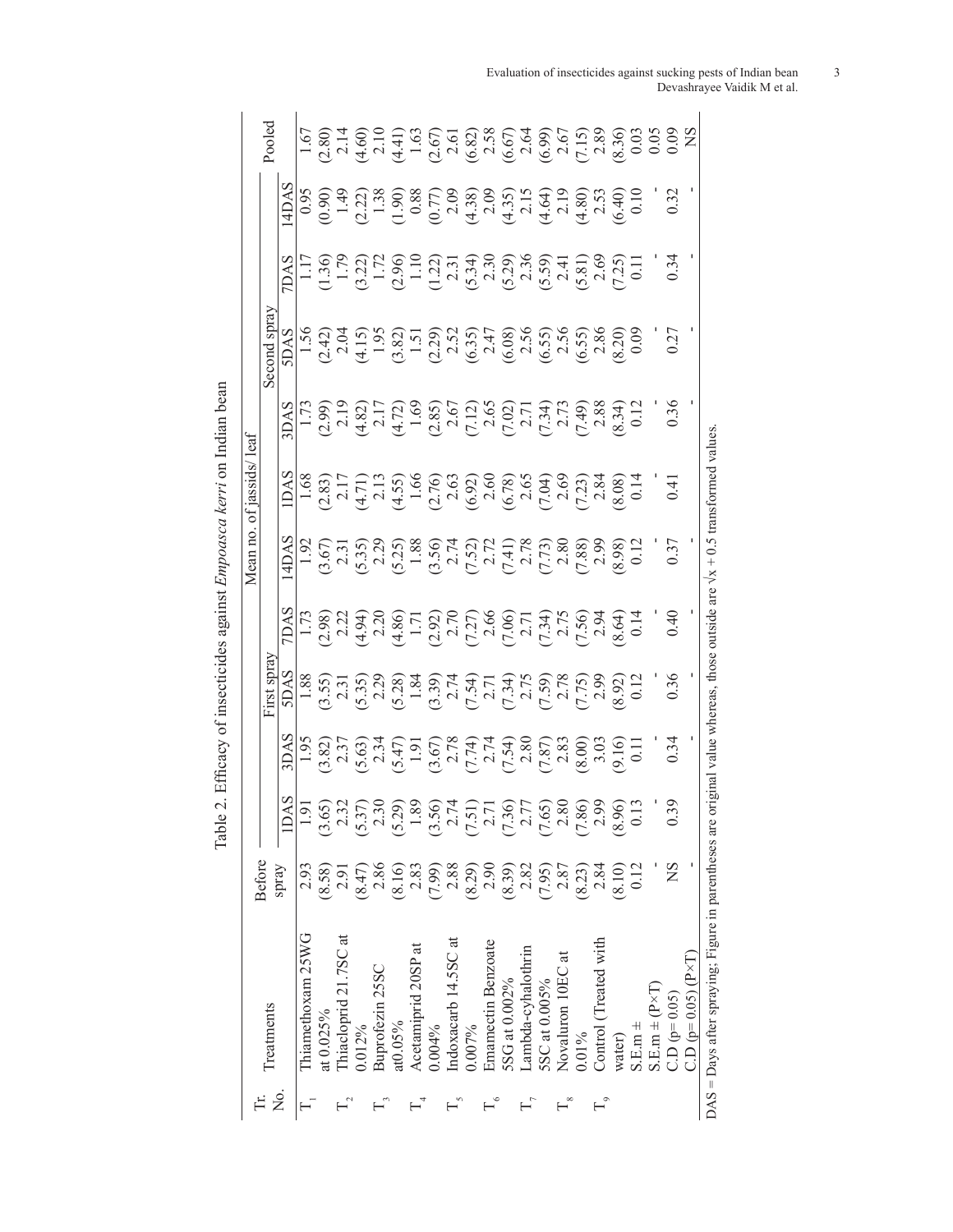|                     |                            |             |                                                                                                                                                                                                                                                                                                                                                                                                                                                                                                                                                   |                                                                                                                                                                                                                                                                                                                                                                                                     |                                                                                                                                                                                                                                                                                                                                                                                                                                                                                                                                                                                                                                       |                                                                                                                                                                                                                                                                                                                                        | Mean no. | of whitefly/leaf                                                                                                                 |                                                                                                                                                                                                                                                                                                                                                                                                                                  |                                                                                                                                                                                                                                                                                                                                                 |        |
|---------------------|----------------------------|-------------|---------------------------------------------------------------------------------------------------------------------------------------------------------------------------------------------------------------------------------------------------------------------------------------------------------------------------------------------------------------------------------------------------------------------------------------------------------------------------------------------------------------------------------------------------|-----------------------------------------------------------------------------------------------------------------------------------------------------------------------------------------------------------------------------------------------------------------------------------------------------------------------------------------------------------------------------------------------------|---------------------------------------------------------------------------------------------------------------------------------------------------------------------------------------------------------------------------------------------------------------------------------------------------------------------------------------------------------------------------------------------------------------------------------------------------------------------------------------------------------------------------------------------------------------------------------------------------------------------------------------|----------------------------------------------------------------------------------------------------------------------------------------------------------------------------------------------------------------------------------------------------------------------------------------------------------------------------------------|----------|----------------------------------------------------------------------------------------------------------------------------------|----------------------------------------------------------------------------------------------------------------------------------------------------------------------------------------------------------------------------------------------------------------------------------------------------------------------------------------------------------------------------------------------------------------------------------|-------------------------------------------------------------------------------------------------------------------------------------------------------------------------------------------------------------------------------------------------------------------------------------------------------------------------------------------------|--------|
| ,<br>Z              | Treatments                 | Before      |                                                                                                                                                                                                                                                                                                                                                                                                                                                                                                                                                   |                                                                                                                                                                                                                                                                                                                                                                                                     | First spra                                                                                                                                                                                                                                                                                                                                                                                                                                                                                                                                                                                                                            |                                                                                                                                                                                                                                                                                                                                        |          |                                                                                                                                  | Second spray                                                                                                                                                                                                                                                                                                                                                                                                                     |                                                                                                                                                                                                                                                                                                                                                 | Pooled |
|                     |                            | spray       |                                                                                                                                                                                                                                                                                                                                                                                                                                                                                                                                                   |                                                                                                                                                                                                                                                                                                                                                                                                     |                                                                                                                                                                                                                                                                                                                                                                                                                                                                                                                                                                                                                                       |                                                                                                                                                                                                                                                                                                                                        |          |                                                                                                                                  |                                                                                                                                                                                                                                                                                                                                                                                                                                  |                                                                                                                                                                                                                                                                                                                                                 |        |
| F                   | Thiamethoxam 25WG          | 2.73        | $\begin{array}{l} \underline{\mathsf{A}}\mathsf{A}\mathsf{S}\mathsf{I} \\ \underline{\mathsf{A}}\mathsf{I} \\ \underline{\mathsf{A}}\mathsf{I} \\ \underline{\mathsf{A}}\mathsf{I} \\ \underline{\mathsf{A}}\mathsf{I} \\ \underline{\mathsf{A}}\mathsf{I} \\ \underline{\mathsf{A}}\mathsf{I} \\ \underline{\mathsf{A}}\mathsf{I} \\ \underline{\mathsf{A}}\mathsf{I} \\ \underline{\mathsf{A}}\mathsf{I} \\ \underline{\mathsf{A}}\mathsf{I} \\ \underline{\mathsf{A}}\mathsf{I} \\ \underline{\mathsf{A}}\mathsf{I} \\ \underline{\mathsf{A}}$ | $\lim_{x\to a} \lim_{x\to a} \lim_{x\to a} \lim_{x\to a} \lim_{x\to a} \lim_{x\to a} \lim_{x\to a} \lim_{x\to a} \lim_{x\to a} \lim_{x\to a} \lim_{x\to a} \lim_{x\to a} \lim_{x\to a} \lim_{x\to a} \lim_{x\to a} \lim_{x\to a} \lim_{x\to a} \lim_{x\to a} \lim_{x\to a} \lim_{x\to a} \lim_{x\to a} \lim_{x\to a} \lim_{x\to a} \lim_{x\to a} \lim_{x\to a} \lim_{x\to a} \lim_{x\to a} \lim_{x$ | $\begin{array}{l} \underline{\mathsf{N}}\\ \underline{\mathsf{N}}\\ \underline{\mathsf{N}}\\ \underline{\mathsf{N}}\\ \underline{\mathsf{N}}\\ \underline{\mathsf{N}}\\ \underline{\mathsf{N}}\\ \underline{\mathsf{N}}\\ \underline{\mathsf{N}}\\ \underline{\mathsf{N}}\\ \underline{\mathsf{N}}\\ \underline{\mathsf{N}}\\ \underline{\mathsf{N}}\\ \underline{\mathsf{N}}\\ \underline{\mathsf{N}}\\ \underline{\mathsf{N}}\\ \underline{\mathsf{N}}\\ \underline{\mathsf{N}}\\ \underline{\mathsf{N}}\\ \underline{\mathsf{N}}\\ \underline{\mathsf{N}}\\ \underline{\mathsf{N}}\\ \underline{\mathsf{N}}\\ \underline{\mathsf{$ | $\begin{array}{l} 248 \\[-4pt] 103 \\[-4pt] 243 \\[-4pt] 243 \\[-4pt] 243 \\[-4pt] 243 \\[-4pt] 243 \\[-4pt] 243 \\[-4pt] 243 \\[-4pt] 243 \\[-4pt] 243 \\[-4pt] 243 \\[-4pt] 243 \\[-4pt] 243 \\[-4pt] 243 \\[-4pt] 243 \\[-4pt] 243 \\[-4pt] 243 \\[-4pt] 243 \\[-4pt] 243 \\[-4pt] 243 \\[-4pt] 243 \\[-4pt] 243 \\[-4pt] 243 \\[-$ |          | 8145 0 3 6 7 9 9 9 9 9 9 9 9 9 9 9 9 9 9 0 1<br>Ali Cano Cano Cano Cano Cano Cano Cano<br>Ali Cano Cano Cano Cano Cano Cano Cano | $\begin{array}{l} \mathcal{L}[3] \mathfrak{A} \mathfrak{A} \mathfrak{A} \mathfrak{A} \mathfrak{A} \mathfrak{A} \mathfrak{A} \mathfrak{A} \mathfrak{A} \mathfrak{A} \mathfrak{A} \mathfrak{A} \mathfrak{A} \mathfrak{A} \mathfrak{A} \mathfrak{A} \mathfrak{A} \mathfrak{A} \mathfrak{A} \mathfrak{A} \mathfrak{A} \mathfrak{A} \mathfrak{A} \mathfrak{A} \mathfrak{A} \mathfrak{A} \mathfrak{A} \mathfrak{A} \mathfrak{A} \math$ | $\begin{array}{l} 488 \\ 4101 \\ -1001 \\ -1001 \\ -1000 \\ -1000 \\ -1000 \\ -1000 \\ -1000 \\ -1000 \\ -1000 \\ -1000 \\ -1000 \\ -1000 \\ -1000 \\ -1000 \\ -1000 \\ -1000 \\ -1000 \\ -1000 \\ -1000 \\ -1000 \\ -1000 \\ -1000 \\ -1000 \\ -1000 \\ -1000 \\ -1000 \\ -1000 \\ -1000 \\ -1000 \\ -1000 \\ -1000 \\ -1000 \\ -1000 \\ -100$ |        |
|                     | at 0.025%                  | (7.45)      |                                                                                                                                                                                                                                                                                                                                                                                                                                                                                                                                                   |                                                                                                                                                                                                                                                                                                                                                                                                     |                                                                                                                                                                                                                                                                                                                                                                                                                                                                                                                                                                                                                                       |                                                                                                                                                                                                                                                                                                                                        |          |                                                                                                                                  |                                                                                                                                                                                                                                                                                                                                                                                                                                  |                                                                                                                                                                                                                                                                                                                                                 |        |
|                     | Thiacloprid 21.7SC at      | 2.68        |                                                                                                                                                                                                                                                                                                                                                                                                                                                                                                                                                   |                                                                                                                                                                                                                                                                                                                                                                                                     |                                                                                                                                                                                                                                                                                                                                                                                                                                                                                                                                                                                                                                       |                                                                                                                                                                                                                                                                                                                                        |          |                                                                                                                                  |                                                                                                                                                                                                                                                                                                                                                                                                                                  |                                                                                                                                                                                                                                                                                                                                                 |        |
|                     | 0.012%                     | (7.18)      |                                                                                                                                                                                                                                                                                                                                                                                                                                                                                                                                                   |                                                                                                                                                                                                                                                                                                                                                                                                     |                                                                                                                                                                                                                                                                                                                                                                                                                                                                                                                                                                                                                                       |                                                                                                                                                                                                                                                                                                                                        |          |                                                                                                                                  |                                                                                                                                                                                                                                                                                                                                                                                                                                  |                                                                                                                                                                                                                                                                                                                                                 |        |
|                     | Buprofezin 25SC            | 2.75        |                                                                                                                                                                                                                                                                                                                                                                                                                                                                                                                                                   |                                                                                                                                                                                                                                                                                                                                                                                                     |                                                                                                                                                                                                                                                                                                                                                                                                                                                                                                                                                                                                                                       |                                                                                                                                                                                                                                                                                                                                        |          |                                                                                                                                  |                                                                                                                                                                                                                                                                                                                                                                                                                                  |                                                                                                                                                                                                                                                                                                                                                 |        |
|                     | at0.05%                    | (7.54)      |                                                                                                                                                                                                                                                                                                                                                                                                                                                                                                                                                   |                                                                                                                                                                                                                                                                                                                                                                                                     |                                                                                                                                                                                                                                                                                                                                                                                                                                                                                                                                                                                                                                       |                                                                                                                                                                                                                                                                                                                                        |          |                                                                                                                                  |                                                                                                                                                                                                                                                                                                                                                                                                                                  |                                                                                                                                                                                                                                                                                                                                                 |        |
|                     | Acetamiprid 20SP at        | 2.71        |                                                                                                                                                                                                                                                                                                                                                                                                                                                                                                                                                   |                                                                                                                                                                                                                                                                                                                                                                                                     |                                                                                                                                                                                                                                                                                                                                                                                                                                                                                                                                                                                                                                       |                                                                                                                                                                                                                                                                                                                                        |          |                                                                                                                                  |                                                                                                                                                                                                                                                                                                                                                                                                                                  |                                                                                                                                                                                                                                                                                                                                                 |        |
|                     | $0.004\%$                  | (7.36)      |                                                                                                                                                                                                                                                                                                                                                                                                                                                                                                                                                   |                                                                                                                                                                                                                                                                                                                                                                                                     |                                                                                                                                                                                                                                                                                                                                                                                                                                                                                                                                                                                                                                       |                                                                                                                                                                                                                                                                                                                                        |          |                                                                                                                                  |                                                                                                                                                                                                                                                                                                                                                                                                                                  |                                                                                                                                                                                                                                                                                                                                                 |        |
|                     | Indoxacarb 14.5SC at       | 2.82        |                                                                                                                                                                                                                                                                                                                                                                                                                                                                                                                                                   |                                                                                                                                                                                                                                                                                                                                                                                                     |                                                                                                                                                                                                                                                                                                                                                                                                                                                                                                                                                                                                                                       |                                                                                                                                                                                                                                                                                                                                        |          |                                                                                                                                  |                                                                                                                                                                                                                                                                                                                                                                                                                                  |                                                                                                                                                                                                                                                                                                                                                 |        |
|                     | 0.007%                     | (7.97)      |                                                                                                                                                                                                                                                                                                                                                                                                                                                                                                                                                   |                                                                                                                                                                                                                                                                                                                                                                                                     |                                                                                                                                                                                                                                                                                                                                                                                                                                                                                                                                                                                                                                       |                                                                                                                                                                                                                                                                                                                                        |          |                                                                                                                                  |                                                                                                                                                                                                                                                                                                                                                                                                                                  |                                                                                                                                                                                                                                                                                                                                                 |        |
|                     | Emamectin Benzoate         | 2.76        |                                                                                                                                                                                                                                                                                                                                                                                                                                                                                                                                                   |                                                                                                                                                                                                                                                                                                                                                                                                     |                                                                                                                                                                                                                                                                                                                                                                                                                                                                                                                                                                                                                                       |                                                                                                                                                                                                                                                                                                                                        |          |                                                                                                                                  |                                                                                                                                                                                                                                                                                                                                                                                                                                  |                                                                                                                                                                                                                                                                                                                                                 |        |
|                     | 5SG at 0.002%              | (7.64)      |                                                                                                                                                                                                                                                                                                                                                                                                                                                                                                                                                   |                                                                                                                                                                                                                                                                                                                                                                                                     |                                                                                                                                                                                                                                                                                                                                                                                                                                                                                                                                                                                                                                       |                                                                                                                                                                                                                                                                                                                                        |          |                                                                                                                                  |                                                                                                                                                                                                                                                                                                                                                                                                                                  |                                                                                                                                                                                                                                                                                                                                                 |        |
| Е                   | Lambda-cyhalothrin         | 2.80        |                                                                                                                                                                                                                                                                                                                                                                                                                                                                                                                                                   |                                                                                                                                                                                                                                                                                                                                                                                                     |                                                                                                                                                                                                                                                                                                                                                                                                                                                                                                                                                                                                                                       |                                                                                                                                                                                                                                                                                                                                        |          |                                                                                                                                  |                                                                                                                                                                                                                                                                                                                                                                                                                                  |                                                                                                                                                                                                                                                                                                                                                 |        |
|                     | 5SC at 0.005%              | (7.84)      |                                                                                                                                                                                                                                                                                                                                                                                                                                                                                                                                                   |                                                                                                                                                                                                                                                                                                                                                                                                     |                                                                                                                                                                                                                                                                                                                                                                                                                                                                                                                                                                                                                                       |                                                                                                                                                                                                                                                                                                                                        |          |                                                                                                                                  |                                                                                                                                                                                                                                                                                                                                                                                                                                  |                                                                                                                                                                                                                                                                                                                                                 |        |
|                     | Novaluron 10EC at          | 2.70        |                                                                                                                                                                                                                                                                                                                                                                                                                                                                                                                                                   |                                                                                                                                                                                                                                                                                                                                                                                                     |                                                                                                                                                                                                                                                                                                                                                                                                                                                                                                                                                                                                                                       |                                                                                                                                                                                                                                                                                                                                        |          |                                                                                                                                  |                                                                                                                                                                                                                                                                                                                                                                                                                                  |                                                                                                                                                                                                                                                                                                                                                 |        |
|                     | $0.01\%$                   | (7.30)      |                                                                                                                                                                                                                                                                                                                                                                                                                                                                                                                                                   |                                                                                                                                                                                                                                                                                                                                                                                                     |                                                                                                                                                                                                                                                                                                                                                                                                                                                                                                                                                                                                                                       |                                                                                                                                                                                                                                                                                                                                        |          |                                                                                                                                  |                                                                                                                                                                                                                                                                                                                                                                                                                                  |                                                                                                                                                                                                                                                                                                                                                 |        |
| $\overline{1}$<br>Е | Control (Treated with      | 2.79        |                                                                                                                                                                                                                                                                                                                                                                                                                                                                                                                                                   |                                                                                                                                                                                                                                                                                                                                                                                                     |                                                                                                                                                                                                                                                                                                                                                                                                                                                                                                                                                                                                                                       |                                                                                                                                                                                                                                                                                                                                        |          |                                                                                                                                  |                                                                                                                                                                                                                                                                                                                                                                                                                                  |                                                                                                                                                                                                                                                                                                                                                 |        |
|                     | water)                     | (7.78)      |                                                                                                                                                                                                                                                                                                                                                                                                                                                                                                                                                   |                                                                                                                                                                                                                                                                                                                                                                                                     |                                                                                                                                                                                                                                                                                                                                                                                                                                                                                                                                                                                                                                       |                                                                                                                                                                                                                                                                                                                                        |          |                                                                                                                                  |                                                                                                                                                                                                                                                                                                                                                                                                                                  |                                                                                                                                                                                                                                                                                                                                                 |        |
|                     | $S.E.m \pm$                | 0.13        |                                                                                                                                                                                                                                                                                                                                                                                                                                                                                                                                                   |                                                                                                                                                                                                                                                                                                                                                                                                     |                                                                                                                                                                                                                                                                                                                                                                                                                                                                                                                                                                                                                                       |                                                                                                                                                                                                                                                                                                                                        |          |                                                                                                                                  |                                                                                                                                                                                                                                                                                                                                                                                                                                  |                                                                                                                                                                                                                                                                                                                                                 |        |
|                     | $S.E.m = (P \times T)$     |             |                                                                                                                                                                                                                                                                                                                                                                                                                                                                                                                                                   |                                                                                                                                                                                                                                                                                                                                                                                                     |                                                                                                                                                                                                                                                                                                                                                                                                                                                                                                                                                                                                                                       |                                                                                                                                                                                                                                                                                                                                        |          |                                                                                                                                  |                                                                                                                                                                                                                                                                                                                                                                                                                                  |                                                                                                                                                                                                                                                                                                                                                 |        |
|                     | $CD (p=0.05)$              | $_{\rm SN}$ |                                                                                                                                                                                                                                                                                                                                                                                                                                                                                                                                                   |                                                                                                                                                                                                                                                                                                                                                                                                     |                                                                                                                                                                                                                                                                                                                                                                                                                                                                                                                                                                                                                                       |                                                                                                                                                                                                                                                                                                                                        |          |                                                                                                                                  |                                                                                                                                                                                                                                                                                                                                                                                                                                  |                                                                                                                                                                                                                                                                                                                                                 |        |
|                     | $CD$ at 5 % $(P \times T)$ |             |                                                                                                                                                                                                                                                                                                                                                                                                                                                                                                                                                   |                                                                                                                                                                                                                                                                                                                                                                                                     |                                                                                                                                                                                                                                                                                                                                                                                                                                                                                                                                                                                                                                       |                                                                                                                                                                                                                                                                                                                                        |          |                                                                                                                                  |                                                                                                                                                                                                                                                                                                                                                                                                                                  |                                                                                                                                                                                                                                                                                                                                                 |        |